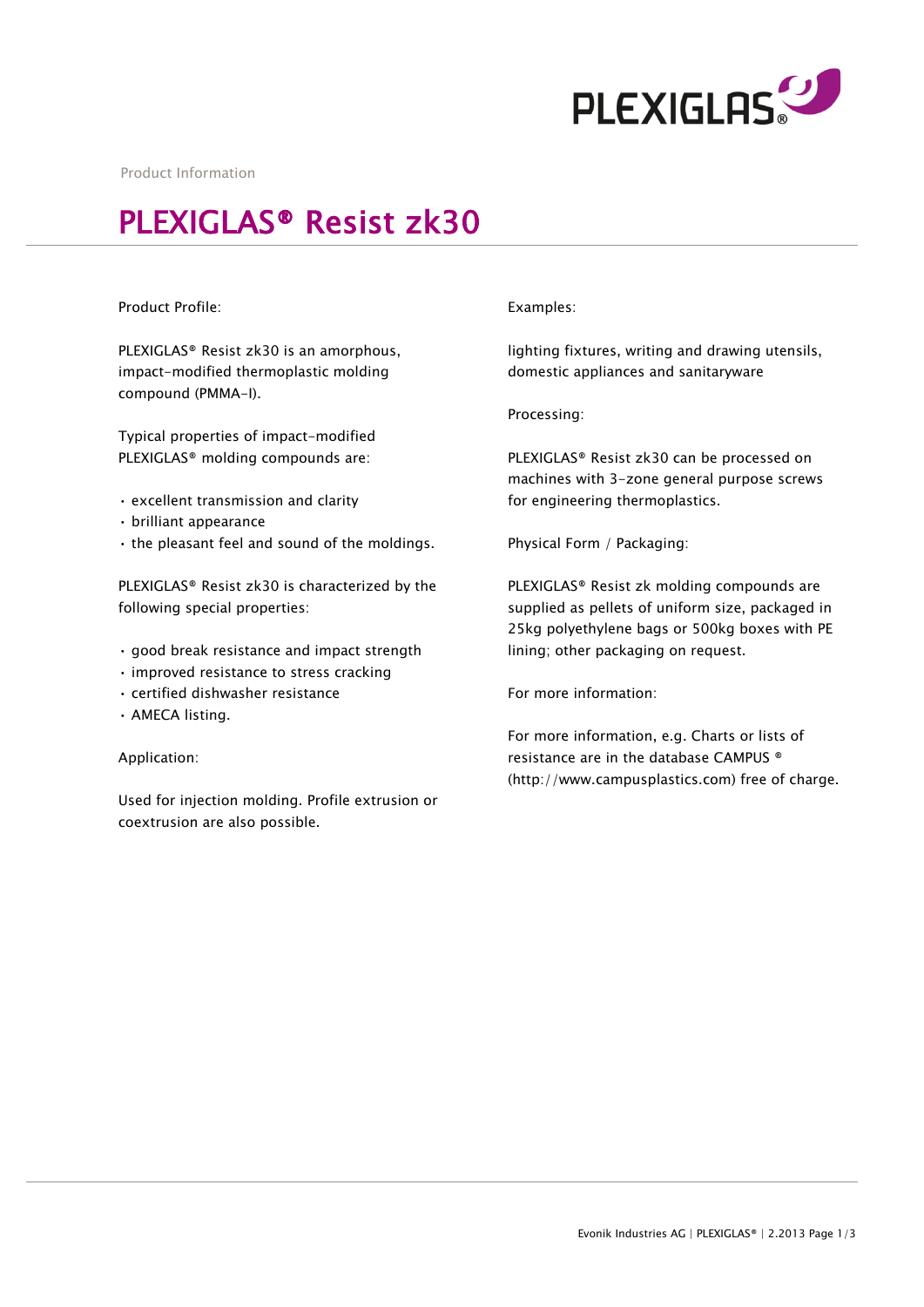## Properties:

|                                          | <b>Parameter</b>  | <b>Unit</b>            | <b>Standard</b> | <b>PLEXIGLAS<sup>®</sup> Resist</b><br>z <sub>k30</sub> |
|------------------------------------------|-------------------|------------------------|-----------------|---------------------------------------------------------|
| <b>Mechanical Properties</b>             |                   |                        |                 |                                                         |
| <b>Tensile Modulus</b>                   | $1$ mm/min        | <b>MPa</b>             | <b>ISO 527</b>  | 2000                                                    |
| <b>Yield Stress</b>                      | 50 mm/min         | MPa                    | <b>ISO 527</b>  | 51                                                      |
| Yield Strain                             | 50 mm/min         | %                      | <b>ISO 527</b>  | 4.5                                                     |
| Nominal Strain @ Break                   |                   | %                      | <b>ISO 527</b>  | 27                                                      |
| Charpy Impact Strength                   | $23^{\circ}$ C    | kJ/m <sup>2</sup>      | ISO 179/1eU     | 55                                                      |
| <b>Thermal Properties</b>                |                   |                        |                 |                                                         |
| Vicat Softening Temperature              | B / 50            | °С                     | <b>ISO 306</b>  | 98                                                      |
| <b>Glass Transition Temperature</b>      |                   | °С                     | ISO 11357       | 114                                                     |
| Temp. of Deflection under Load           | 0.45 MPa          | °С                     | <b>ISO 75</b>   | 96                                                      |
| Temp. of Deflection under Load           | 1.8 MPa           | °С                     | <b>ISO 75</b>   | 91                                                      |
| Coeff. of Linear Therm. Expansion        | $0 - 50^{\circ}C$ | $E-5$ / $\degree$ K    | ISO 11359       | 11                                                      |
| Flammability UL 94                       | $1.6$ mm          | Class                  | <b>IEC 707</b>  | <b>HB</b>                                               |
| <b>Rheological Properties</b>            |                   |                        |                 |                                                         |
| Melt Volume Rate, MVR                    | 230°C / 3.8kg     | cm <sup>3</sup> /10min | ISO 1133        | 1.4                                                     |
| <b>Optical Properties</b>                | $d=3$ mm          |                        |                 |                                                         |
| Luminous transmittance                   | D <sub>65</sub>   | %                      | ISO 13468-2     | 90                                                      |
| Refractive Index                         |                   |                        | <b>ISO 489</b>  | 1.49                                                    |
| <b>Other Properties</b>                  |                   |                        |                 |                                                         |
| Density                                  |                   | q/cm <sup>3</sup>      | ISO 1183        | 1.15                                                    |
| <b>Humidity Absorption</b>               | 23°C / 50%        | $\%$                   | ISO 62          | 0.34                                                    |
| <b>Recommended Processing Conditions</b> |                   |                        |                 |                                                         |
| Predrying Temperature                    |                   | °С                     |                 | max. 88                                                 |
| Predrying Time in Desiccant-Type Drier   |                   | h                      |                 | $2 - 3$                                                 |
| Melt Temperature                         |                   | °С                     |                 | $230 - 240$                                             |
| Mold Temperature (Injection Molding)     |                   | °С                     |                 | $50 - 70$                                               |

All listed technical data are typical values intended for your guidance. They are given without obligation and do not constitute a materials specification.